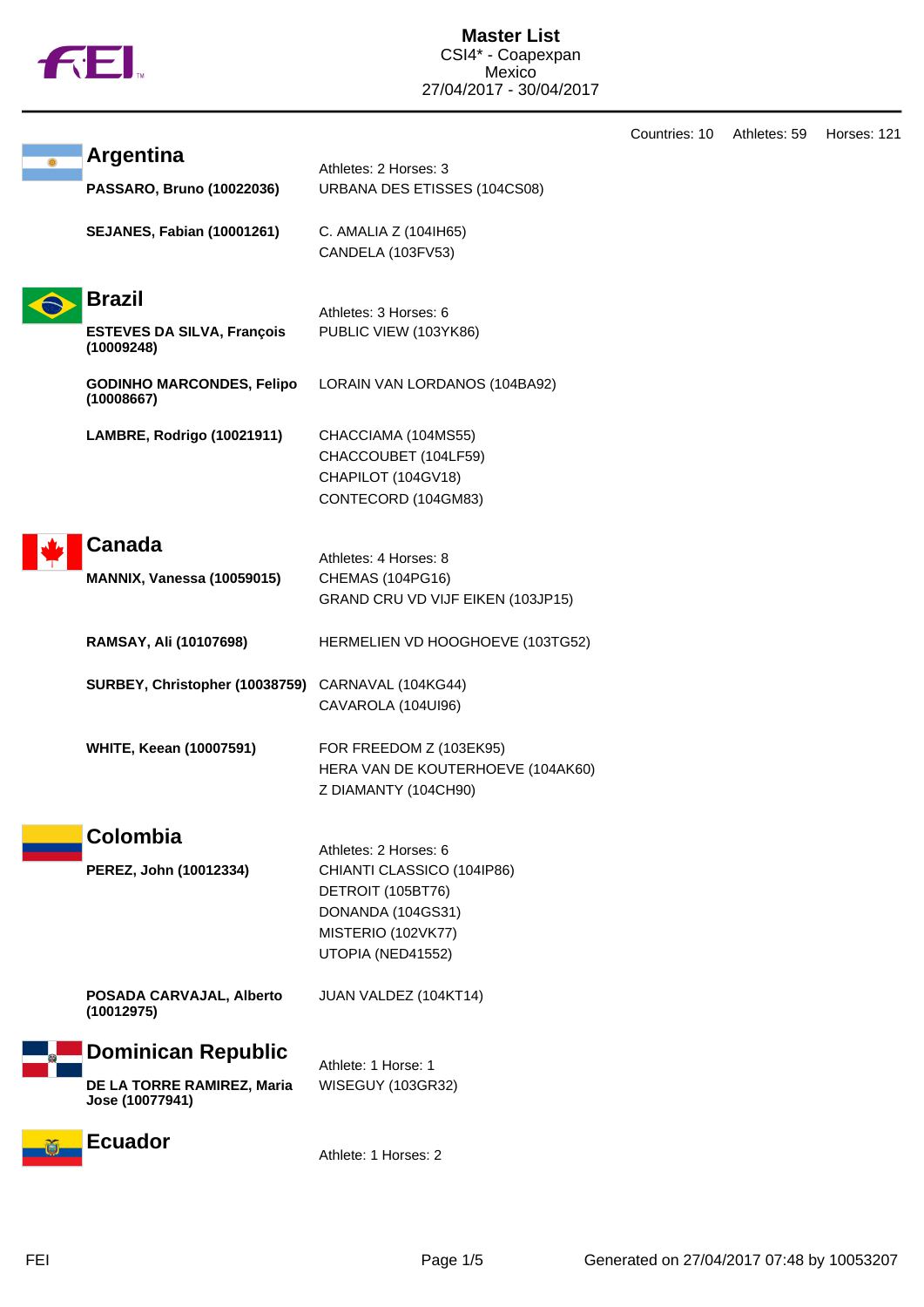|  | w |
|--|---|

|                                                 | <b>VIVERO VITERI, Diego Javier</b>                                       | <b>BIJOUX (103JF55)</b>                     |
|-------------------------------------------------|--------------------------------------------------------------------------|---------------------------------------------|
|                                                 | (10001120)                                                               | CERANO V/H DINGENSHOF (105DD16)             |
| <b>xx</b>                                       | <b>Israel</b>                                                            |                                             |
|                                                 | NIZRI, Simon (10012427)                                                  | Athlete: 1 Horse: 1<br>E MUZE YEK (102SD80) |
|                                                 |                                                                          |                                             |
|                                                 | <b>Mexico</b>                                                            | Athletes: 42 Horses: 87                     |
|                                                 | ALVAREZ DEL CASTILLO B., Juan PREMIERE 29 (102SS06)<br>Carlos (10031748) |                                             |
|                                                 | ALVAREZ RUIZGALINDO, Manuel MANOLITO FORTUNA (103PA60)<br>(10076733)     |                                             |
|                                                 |                                                                          | SPIRIT MAGIC (SWE40074)                     |
|                                                 | <b>ATTIAS BULHOSEN, Santiago</b><br>(10077228)                           | DELUXE DANCER (103HC81)                     |
|                                                 | AZCARRAGA, Andres (10072032) AL CAPONE (103UU60)                         |                                             |
|                                                 |                                                                          | CONTENDROS 2 (104CU40)                      |
|                                                 | AZCARRAGA, Gonzalo (10031749) QUITE NICE 5 (103EA24)                     |                                             |
|                                                 |                                                                          | ZALERNO (102VG55)                           |
|                                                 | AZCARRAGA, Jaime (10011199)                                              | <b>ANTON (102ZW88)</b>                      |
|                                                 |                                                                          | FOR FASHION (103AN60)                       |
|                                                 |                                                                          | MATADOR (MEX40418)                          |
|                                                 | <b>BALAS, Alberto (10033728)</b>                                         | COURAGE (103VU80)                           |
|                                                 | <b>BECKER, Alvaro (10021413)</b>                                         | LEMON TWIST BS (104HA20)                    |
|                                                 | <b>CANEDO VINCENT, Jorge</b>                                             | CAITARI (103TS03)                           |
|                                                 | (10047572)                                                               | NINTARA (103XW62)                           |
|                                                 | <b>CHEDRAUI EGUIA, Jose Antonio</b>                                      | LA BAMBA (103IU46)                          |
|                                                 | (10000442)                                                               | NINLOUBET (103TC35)                         |
|                                                 |                                                                          | QUINTAGO VA (103TN09)                       |
|                                                 | <b>CHEDRAUI PROM, Jose Antonio</b>                                       | ARISTOTELIS (103BN33)                       |
|                                                 | (10044984)                                                               | JK HORSETRUCKS WISH (NED41961)              |
| FERNANDEZ, Federico (10000446) GITANO (102VM83) |                                                                          |                                             |
|                                                 |                                                                          | GURU (103YU10)                              |
|                                                 |                                                                          | LANDPETER DO FEROLETO (103TM71)             |
|                                                 |                                                                          | PEGASSO (104FI62)                           |
|                                                 | <b>GARCIA LACY, Maria Barbara</b>                                        | CABRIOLE TK (104WT83)                       |

**(10135945)**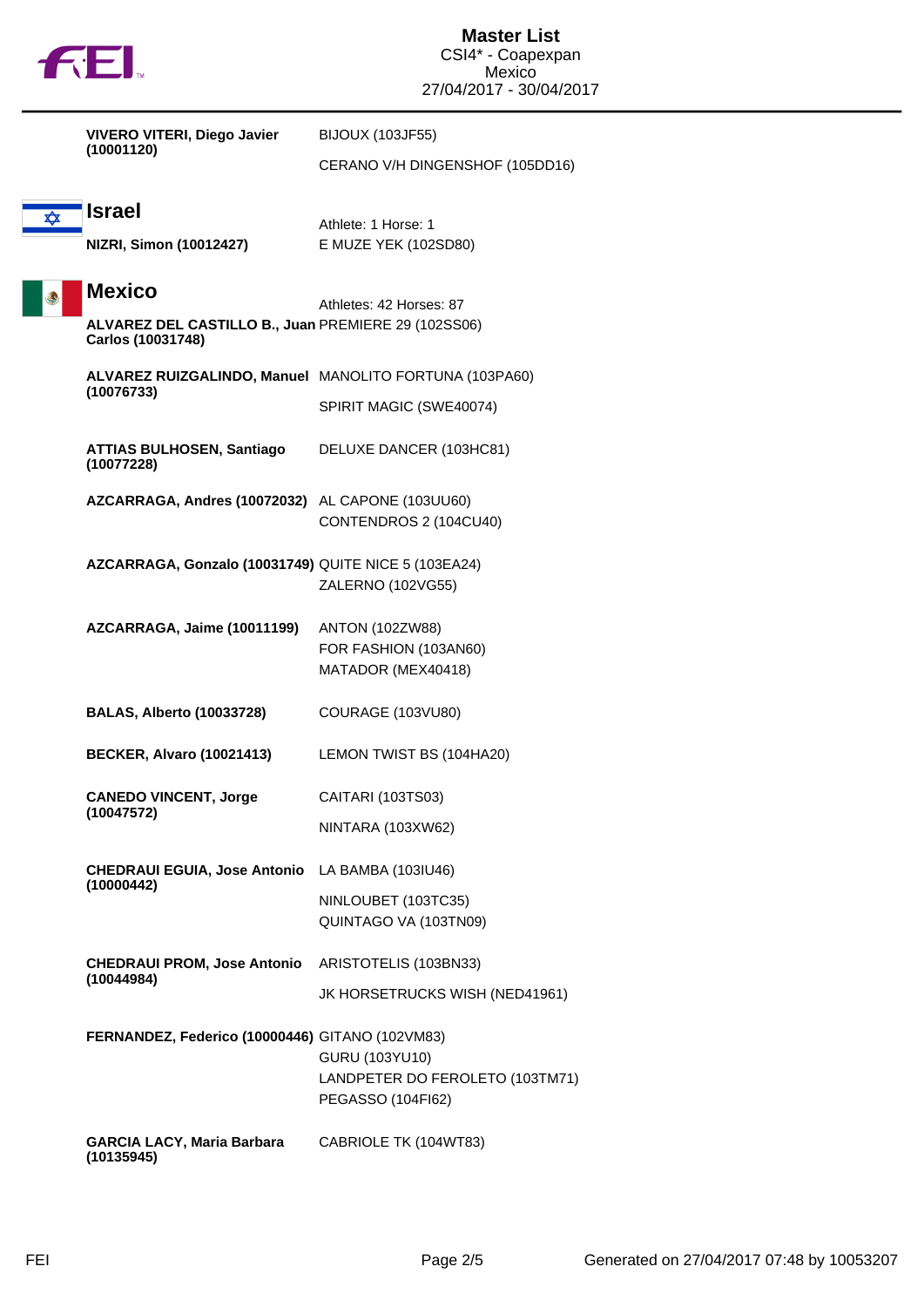

| <b>GONZALEZ DUFRANE, Manuel</b>                                     | DIORWEIS VDL (105JP27)                                     |
|---------------------------------------------------------------------|------------------------------------------------------------|
| (10046020)                                                          | HORTENSIA VAN DE LEEUWERK (104SP13)                        |
| JIMENEZ TORRES, Juan Pablo<br>(10113263)                            | <b>RELIC LS (1040S50)</b>                                  |
|                                                                     | TAQUIN DE LA NUTRIA (105FV83)                              |
| <b>MARON KAHWAGI, Miguel</b><br>(10106156)                          | BRAVE LIBERTY SAN GABRIEL (104HR48)                        |
|                                                                     | BV PROJECTS EDINBURGH (BEL12012)                           |
| MARTIN DEL CAMPO, Juan Carlos PADDINGTON 92 (104IG57)<br>(10034777) |                                                            |
|                                                                     | RAFALE DE KERGLENN (103DP26)                               |
| <b>MARTINEZ SOMMER, Fernando</b><br>(10033730)                      | BLOMBERG (SWB) (104SE90)                                   |
|                                                                     | COR BAKKER (104RD00)<br>STERREHOF'S RIVEGAUCHE (103SQ54)   |
| <b>MARTINEZ VAZQUEZ, Jose</b><br>Alberto (10026760)                 | <b>NO LIMINT (104IO65)</b>                                 |
|                                                                     | SULTAN DU GUERPRE (103QT85)                                |
| <b>MATIENZO, Greta (10061648)</b>                                   | QUINTADOR (104UD69)                                        |
| MAURER, Antonio (10000537)                                          | CHACSTARA 2 (105BP98)                                      |
|                                                                     | GALILEO DE LAUBRY (104DR04)<br>MAGNUS JAEN MAIL (104YM29)  |
| MENDOZA, Francisco (10029877)                                       | BIG BOY VD WOLFSAKKER Z (105BZ03)<br>REWARD SINE (103HM14) |
| O'FARRILL, Lorenza (10002031)                                       | PEKIN ST DENIS (102ZI39)                                   |
|                                                                     | QUEENS DARLING (103QH54)                                   |
| <b>ONATE, Mario (10002176)</b>                                      | CHATAGA (103RB62)                                          |
|                                                                     | COLEMAN (103ZT95)<br><b>VELINI (103MI71)</b>               |
| OÑATE, Salvador (10009262)                                          | SANLETTO (104LF55)                                         |
| <b>ORTIZ, Hector (10009255)</b>                                     | DIODATO (105BV94)<br>LEANTOS (102XA93)                     |
|                                                                     |                                                            |
| PARADA VALLEJO, Arturo<br>(10095117)                                | <b>CARTIER (103LQ79)</b>                                   |
|                                                                     | CONSTAR (102OO04)<br>CORNET'S DREAM (104EI46)              |
|                                                                     | INDIVIDEU DE GULDENBOOM (103WB55)                          |
|                                                                     | TARZAN D'IVRAIE (104CG49)                                  |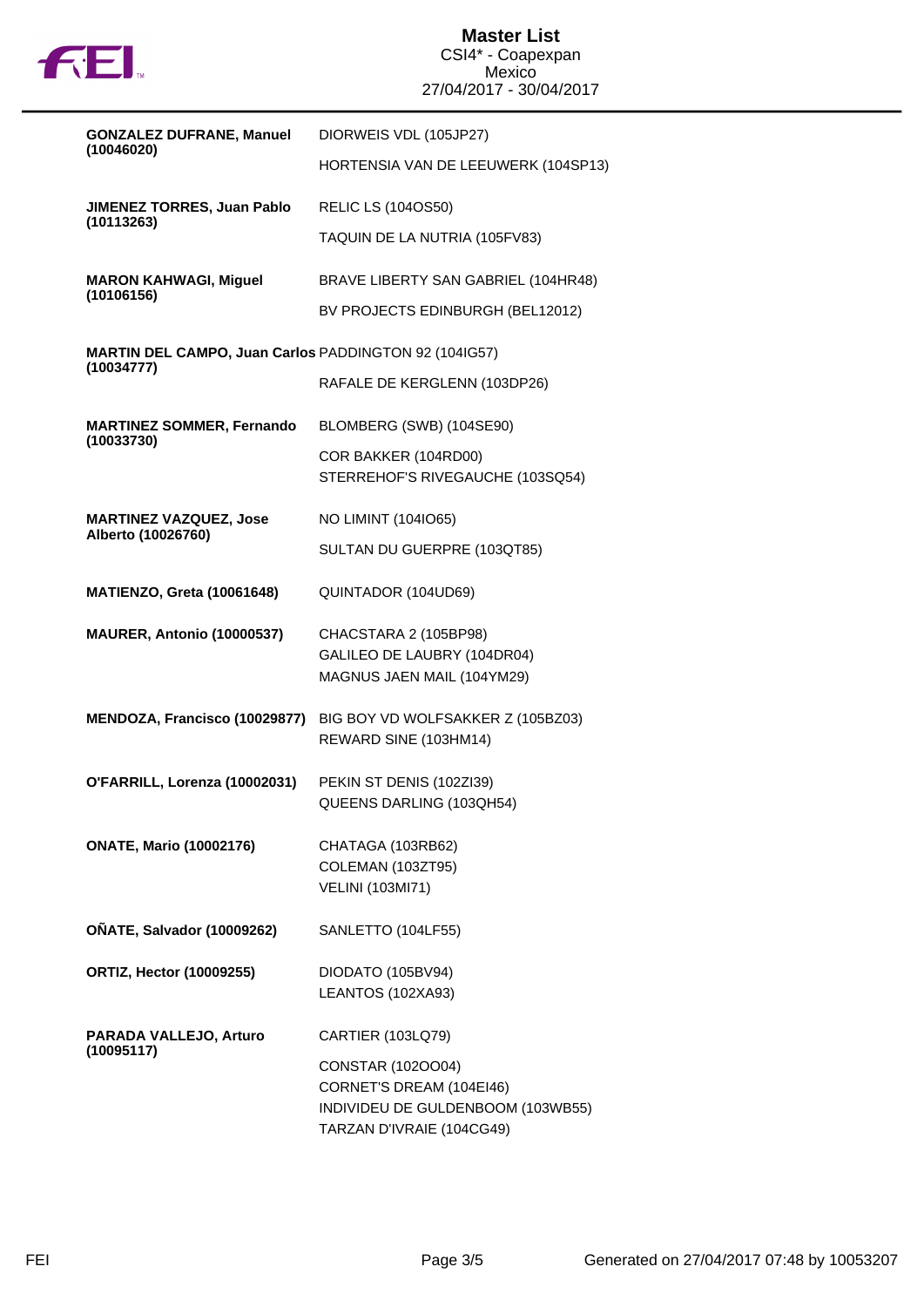

| PASQUEL, Francisco (10013788)                           | CORONADO (104HU88)<br>MANZANO (104JH96)<br>NARANJO (103YH48)                                                                 |
|---------------------------------------------------------|------------------------------------------------------------------------------------------------------------------------------|
| PASQUEL, Patricio (10026531)                            | BABEL (103ZK59)<br>CAREYES (102SR53)<br>POMEROL (105BZ25)<br><b>TULUM (104MS43)</b>                                          |
| <b>PASQUEL MENDEZ, Gerardo</b><br>(10108949)            | ALAMO (105AX08)                                                                                                              |
|                                                         | MIGHTY MOUSE (103MF61)                                                                                                       |
| PIZARRO, Nicolas (10002381)                             | CARQUILOT (104NG66)<br><b>DRIEK (104LM04)</b><br>LA PETITE FLEUR 6 (103TN40)<br>SICANTA (104OA50)<br>TEMASCALTEPEC (104DL81) |
| PLASCENCIA O., Luis Alejandro<br>(10039815)             | DA VINCI (MEX40206)                                                                                                          |
| RAMIREZ PIEDRA, Alfredo                                 | BRIANNE TN (103ZB03)                                                                                                         |
| (10029638)                                              | <b>RED GOLD (104IN29)</b>                                                                                                    |
| <b>RAMOS, Gustavo (10005881)</b>                        | IZZY MIAKI (104IP89)                                                                                                         |
| RIBA CHICO, Eduardo (10087701) TEUZ DLN LIBAN (104UV42) |                                                                                                                              |
| <b>RIVERA TOPETE, Rufino</b><br>(10066878)              | <b>EURO BLUE (105Cl27)</b>                                                                                                   |
| <b>SALAME FARCA, Simon</b><br>(10131318)                | ELMO 19 (104ZV56)                                                                                                            |
| <b>SANCHEZ - COZAR, Alberto</b><br>(10015476)           | UNION DE LA NUTRIA (104YX41)                                                                                                 |
|                                                         | WUPP (102WZ77)                                                                                                               |
| <b>SANCHEZ NAVARRO, Eduardo</b><br>(10010781)           | CHASANNO (104TP41)                                                                                                           |
| VAINER, Julio David (10030995)                          | CASSINI GOLD (104AB64)<br>CLASSIC VERTE (104KJ12)                                                                            |
| <b>VEGA BROCKMAN, Andrea</b><br>(10032112)              | MOSQUETERO (104IO71)                                                                                                         |
|                                                         | ZENDEJAS SALGADO, Juan Jose HECTOR V.D. PAPENDIJK (104HY77)                                                                  |
| (10077007)                                              | JUST NICE VAN HET INDIHOF (105CB58)<br>TINO LA CHAPELLE (104IB45)                                                            |
| <b>Spain</b>                                            |                                                                                                                              |
|                                                         | Athletes: 2 Horses: 5                                                                                                        |